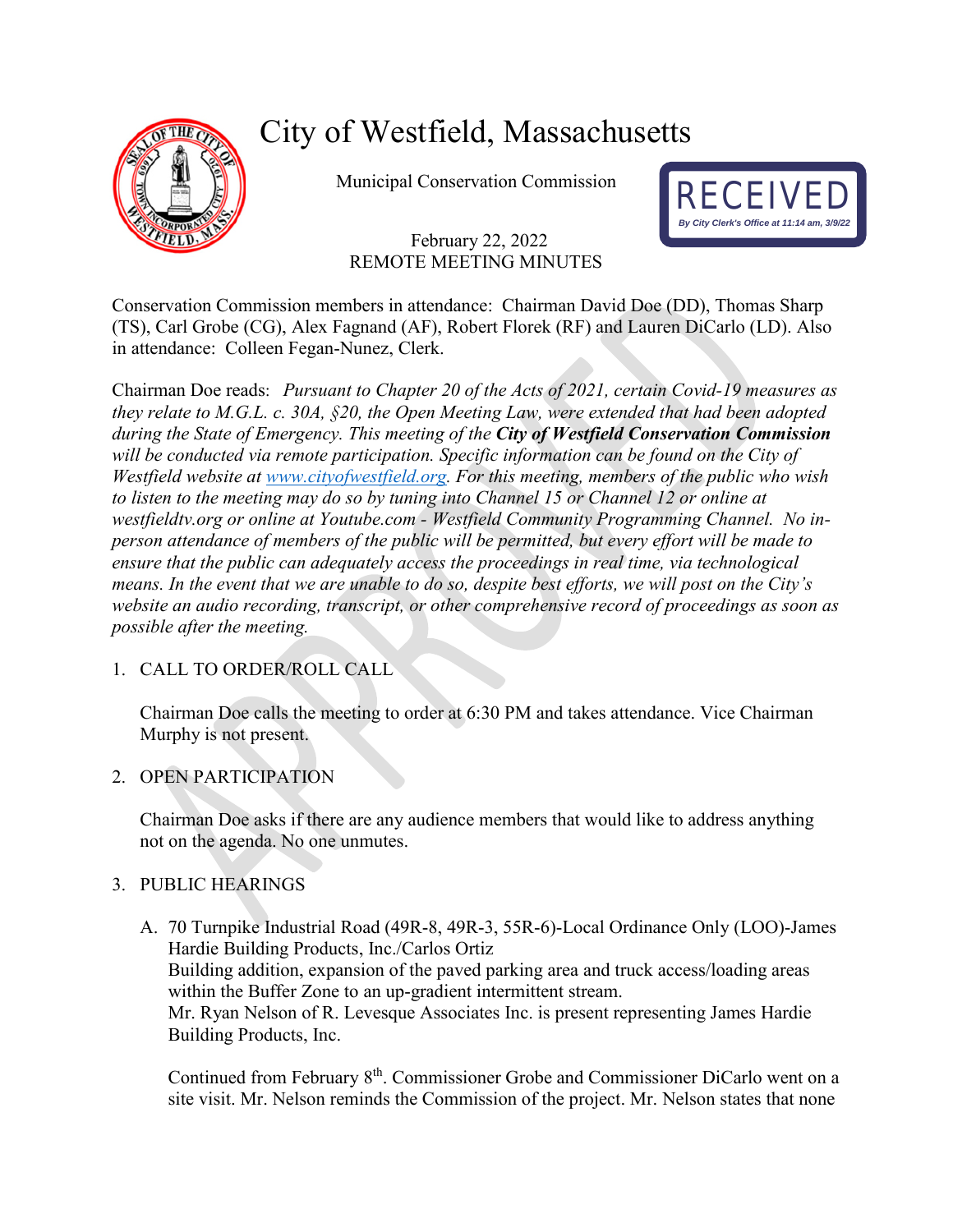of the runoff will be directed to the slope. Commissioner Grobe asks where snow will be stored. Mr. Nelson states that there is plenty of space on the north side of the property. Because the comments from the City Engineer need to be addressed the Commission decides to continue.

Commissioner Sharp motions to continue the Public Hearing until March 8, 2022 at 6:30 PM and is seconded by Commissioner Grobe. RF-Yes, TS-Yes, CG-Yes, LD-Yes, AF-Yes, DD-Yes The motion passes.

#### 4. PUBLIC MEETINGS

A. 240 Russellville Road (62R-)-Oscar Naula Installation of a new septic system. Mr. Oscar Naula is present.

Chairman Doe reads the legal language. Chairman Doe states that this site has come before the Commission previously. Chairman Doe states that he would like to visit the site due to the proximity to the wetlands. Clerk Nunez states that she will arrange it. Chairman Doe asks if there are any questions from the audience. No one unmutes.

Commissioner Grobe motions to continue the Public Meeting until March 8, 2022 at 6:30 PM and is seconded by Commissioner Florek. RF-Yes, TS-Yes, CG-Yes, LD-Yes, AF-Yes, DD-Yes The motion passes.

#### 5. ENFORCEMENT

A. 300 Union Street (35R-22)-Custom Railing Metal Fabricators Violation.

Clerk Nunez states that Mr. Ryan Nelson of RLA has contacted her and asked for an extension.

Commissioner Sharp motions to extend until the ground thaws and is seconded by Commissioner Florek. RF-Yes, TS-Yes, CG-Yes, LD-Yes, AF-Yes, DD-Yes The motion passes.

B. 33 Castle Hill Road (14R-53-8)-Willard Kopatz Violation.

Clerk Nunez states that because the ground is frozen would the Commission extend for this property as well.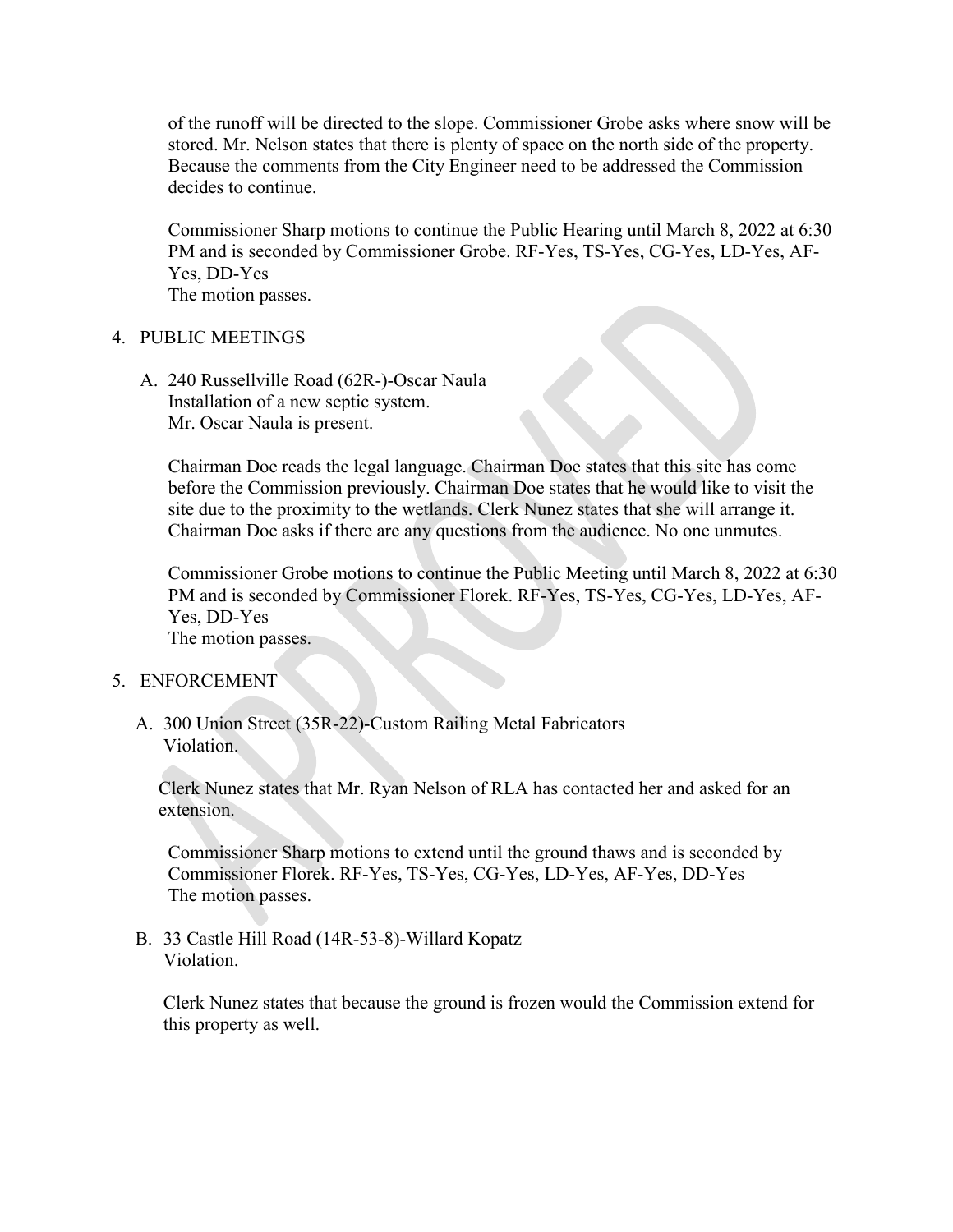Commissioner Grobe motions to continue until March 8, 2022 at 6:30 PM and is seconded by Commissioner Fagnand. TS-Yes, RF-Yes, LD-Yes, CG-Yes, AF-Yes The motion passes.

## 6. DISCUSSION

A. 62 South Meadow Road-Anatoliy Danyuk Violation letter.

Clerk Nunez states that she spoke to Mr. Danyuk and he stated that he will get rid of the piles of soil as soon as the ground has thawed, but he may be filing an NOI because his property is sloped toward his house and his basement keeps getting water.

B. 81 Fowler Road-DEP File #333-806-Wally Czerniejewski Revisions to site layout.

Mr. Nelson states that the property owner has decided to flip flop the house so that the driveway is now on the north side of the house. He states that the Limit of Work will remain the same. The Commission expresses concern about the driveway being moved so close to the resource area. Chairman Doe states asks about the retaining wall. Commissioner Florek and Commissioner Sharp feel as though there are too many changes to allow the revisions this evening. Commissioner Sharp asks for a clear list of all of the changes to the plans. They decide on a site visit. Mr. Nelson asks if the site visit can double as a preconstruction meeting. The Commission states that there are two different purposes for a regular site visit and a preconstruction meeting.

Commissioner Sharp motions to continue until March 8, 2022 at 6:30 PM and is seconded by Commissioner Grobe. AF-Yes, TS-Yes, RF-Yes, LD-Yes, CG-Yes, DD-Yes The motion passes.

## 7. OTHER ITEMS

A. Minutes of February 8, 2022.

Clerk Nunez states that she has added all of Commissioner Sharps' votes.

Commissioner Sharp motions to approve the minutes of February 8, 2022 and is seconded by Commissioner Grobe. TS-Yes, RF-Yes, LD-Yes, CG-Yes, DD-Yes- AF and LD abstain. The motion passes.

## 8. COMMISSION DISCUSSION

A. Regulations and Procedures Q & A-There are none at this time.